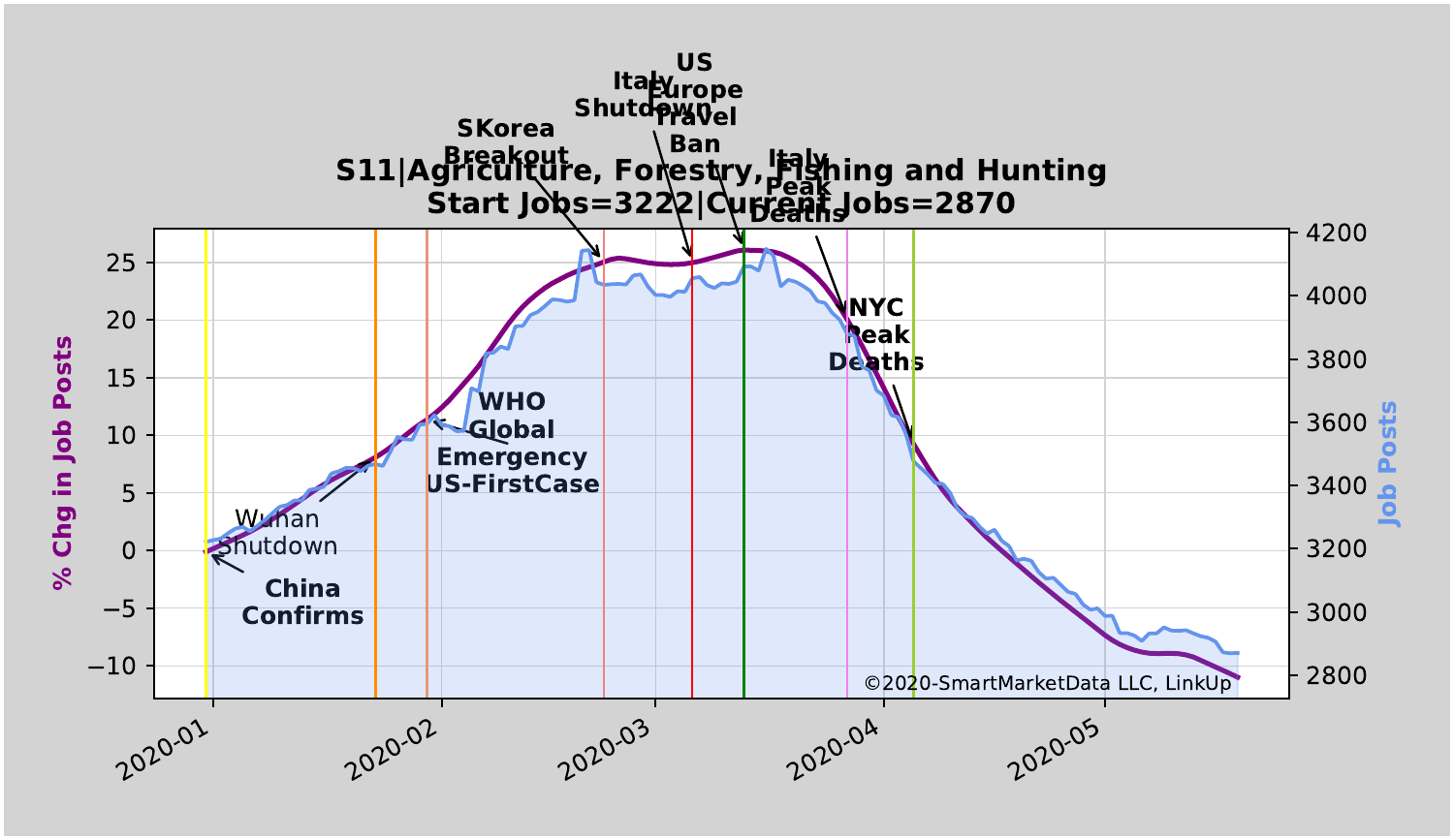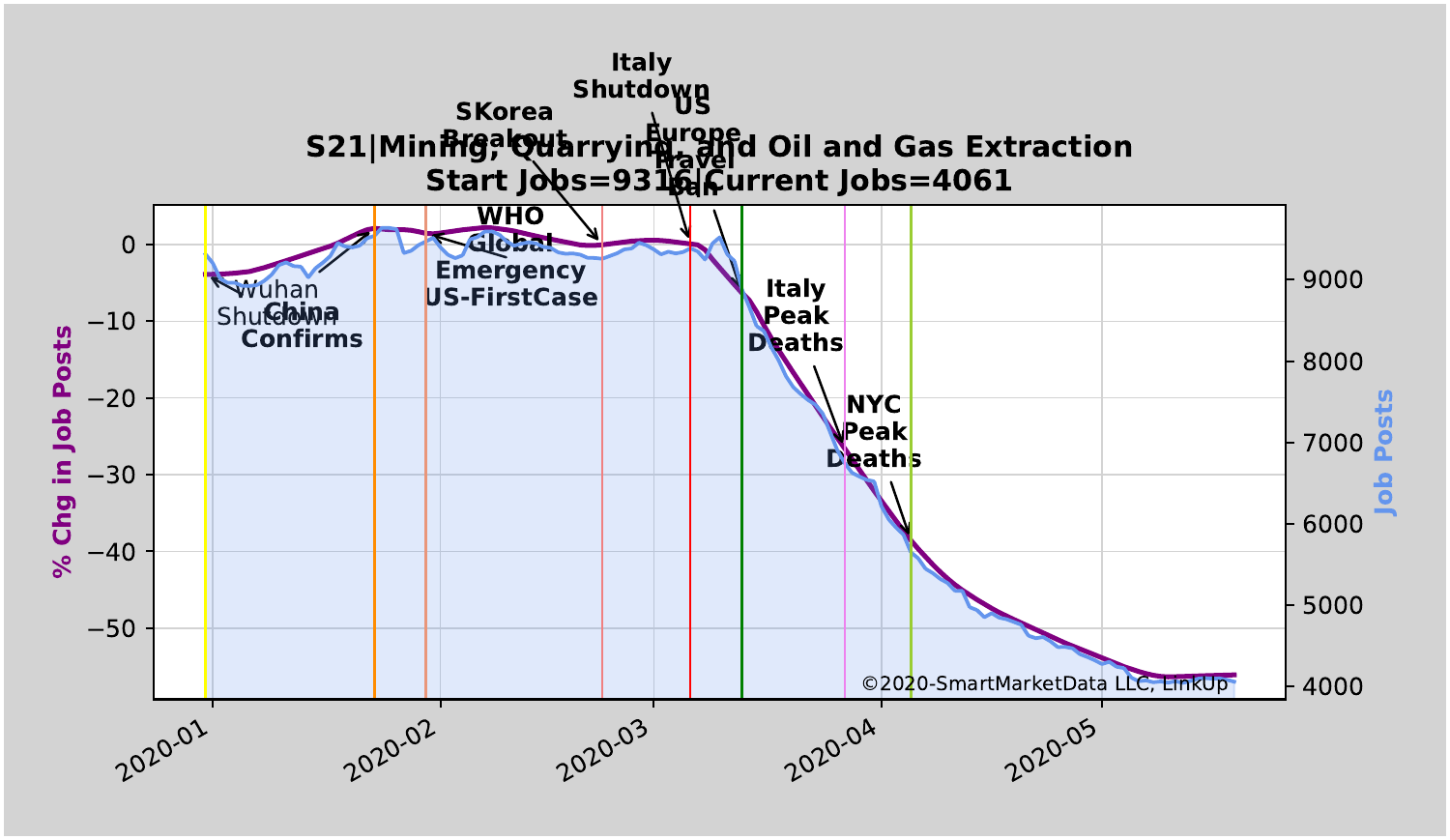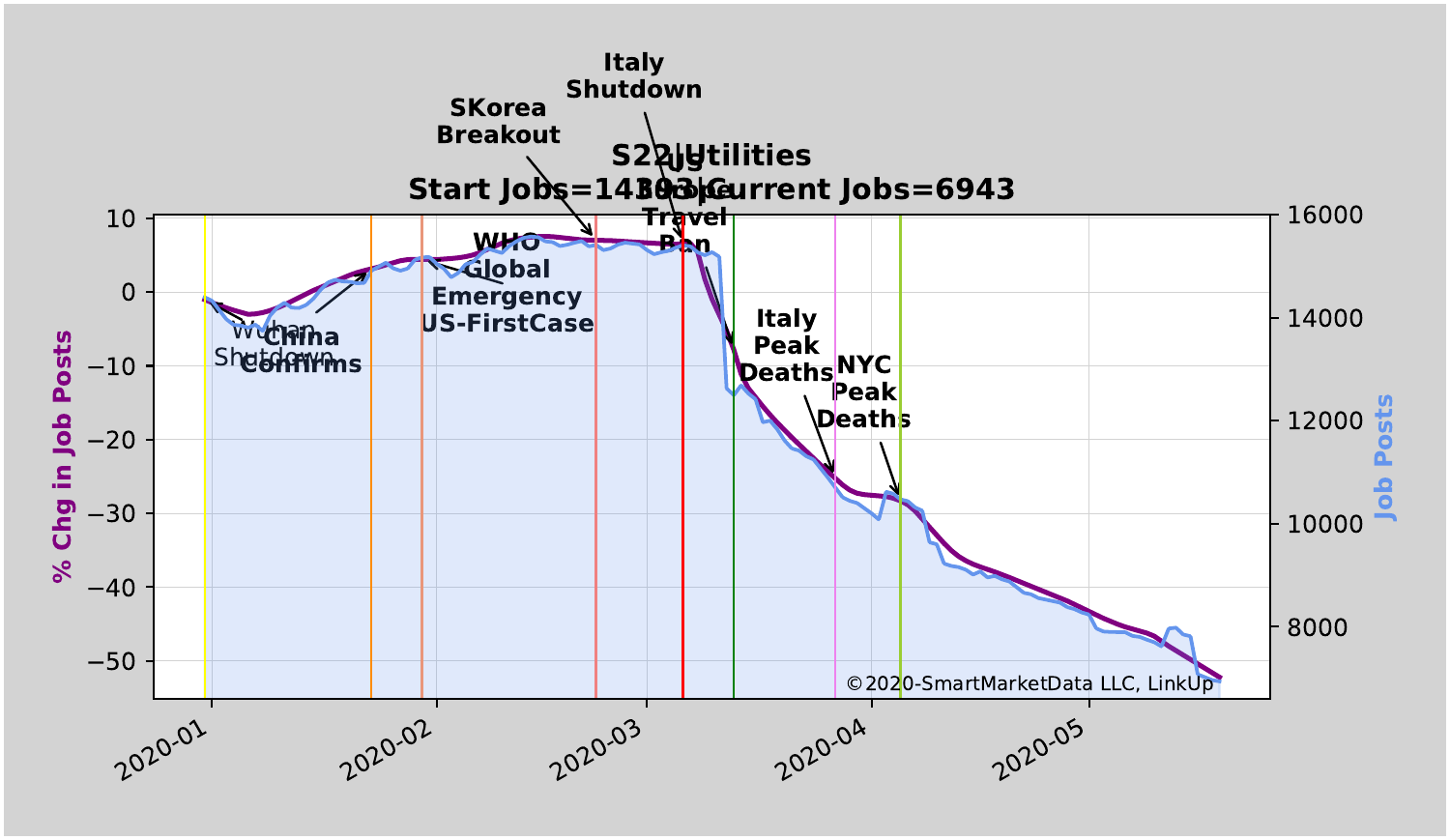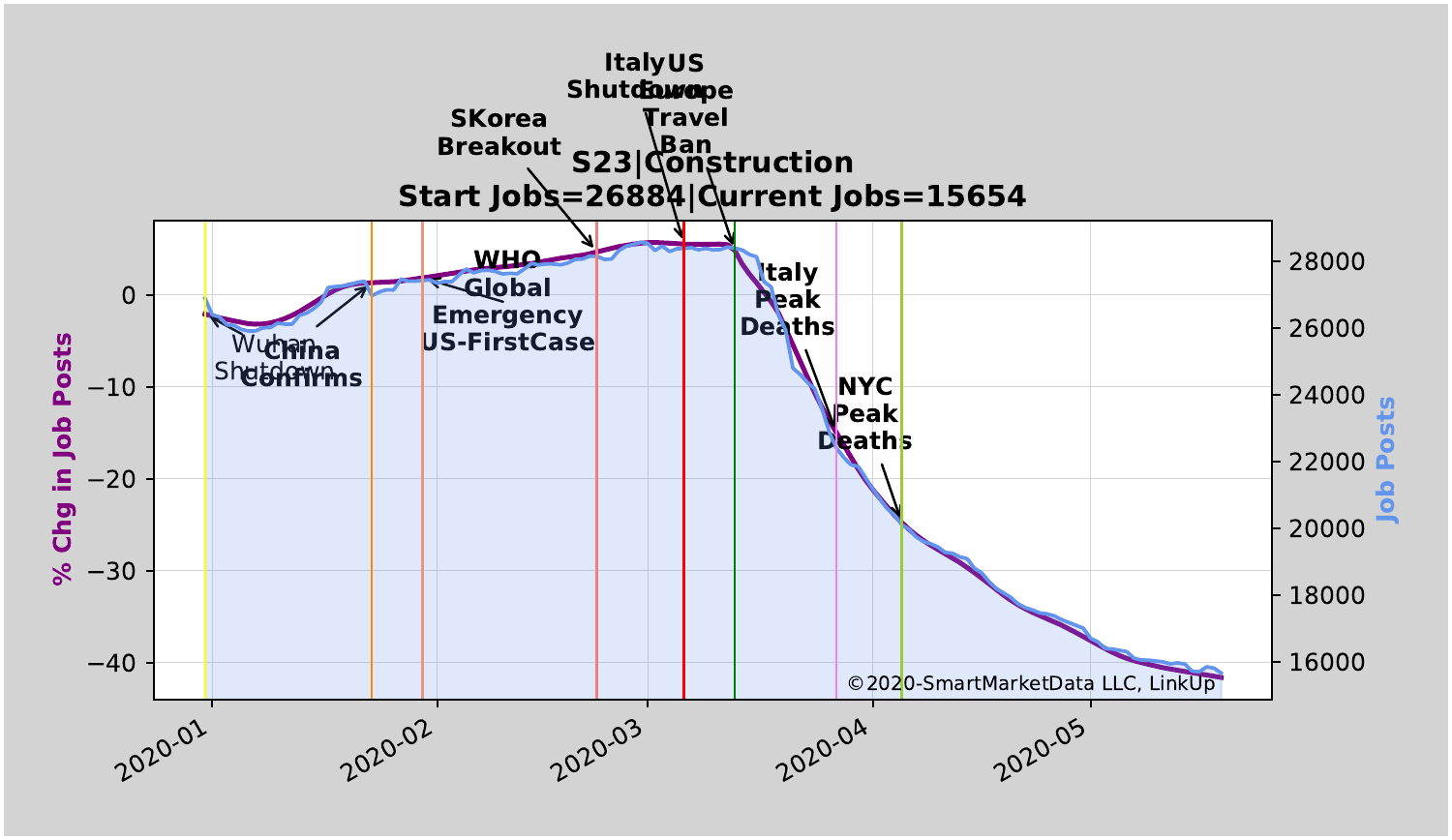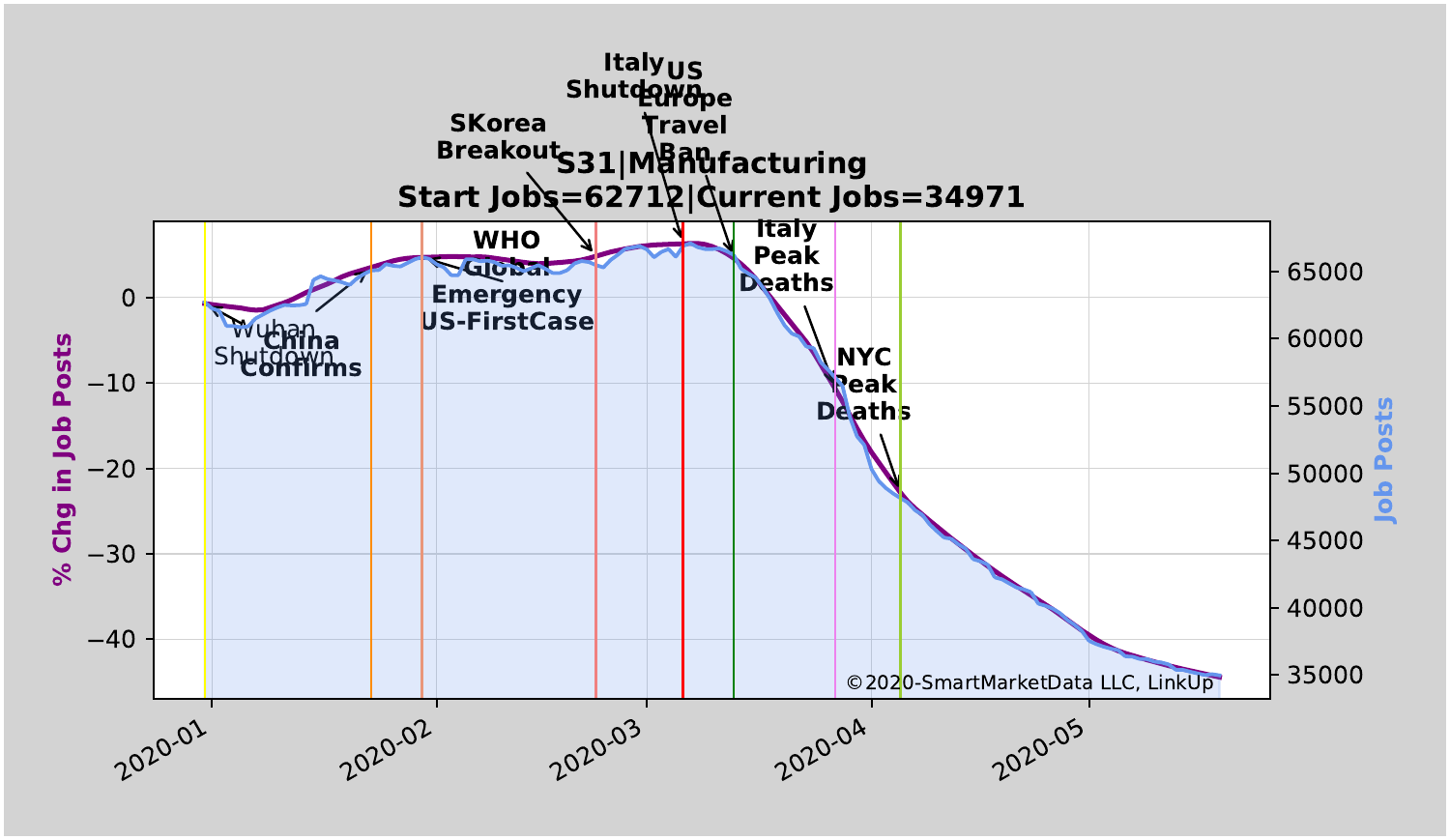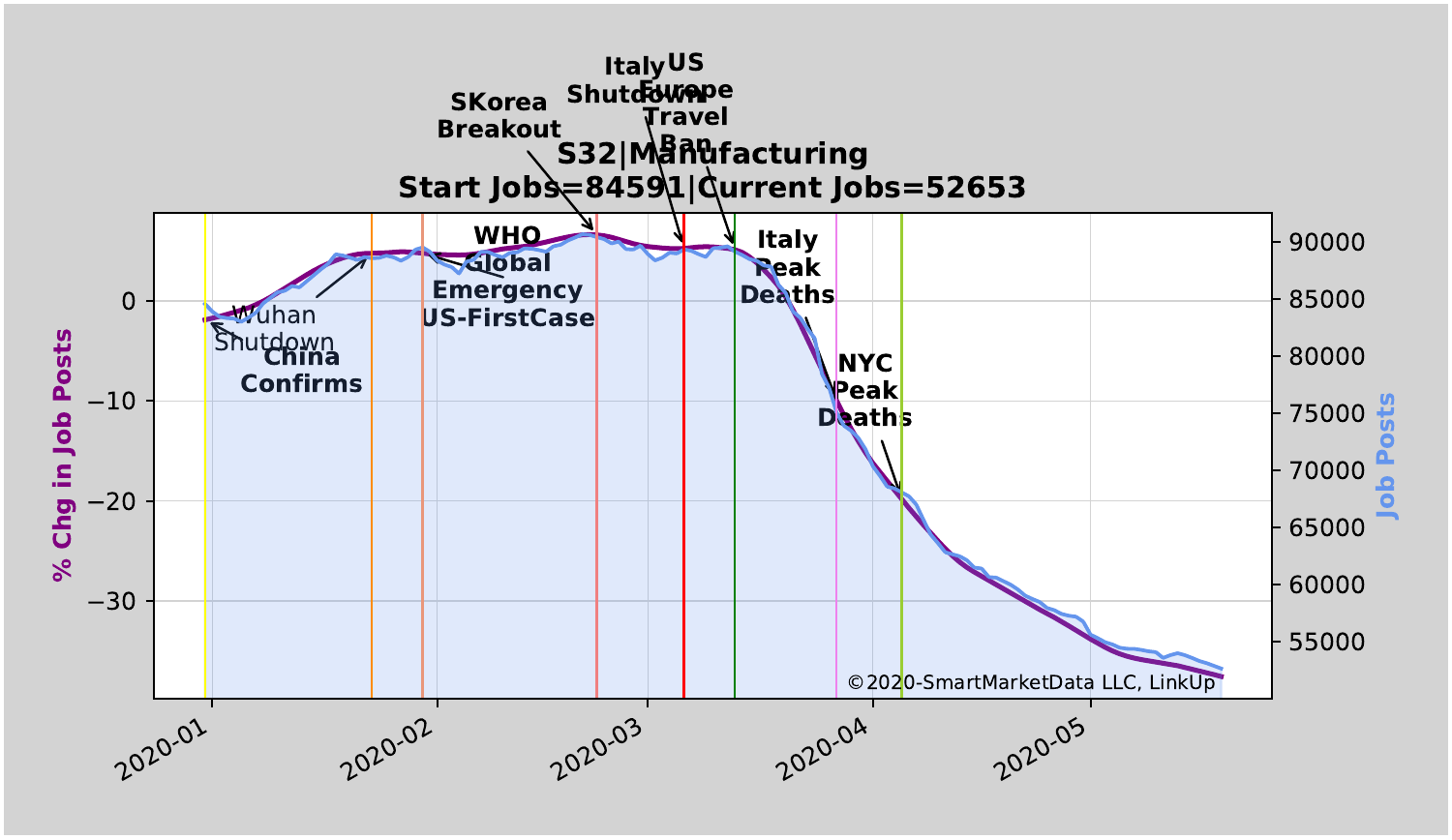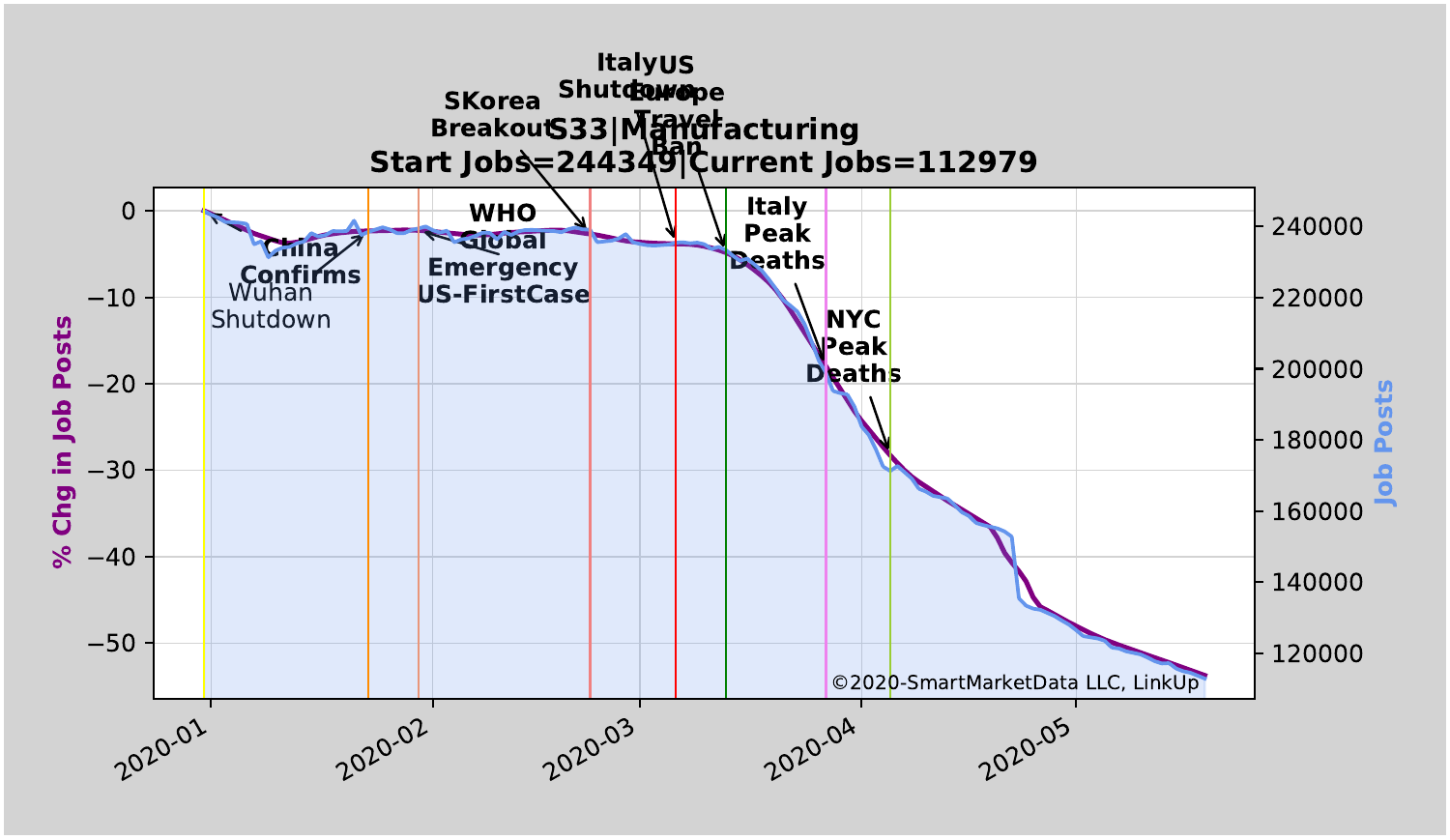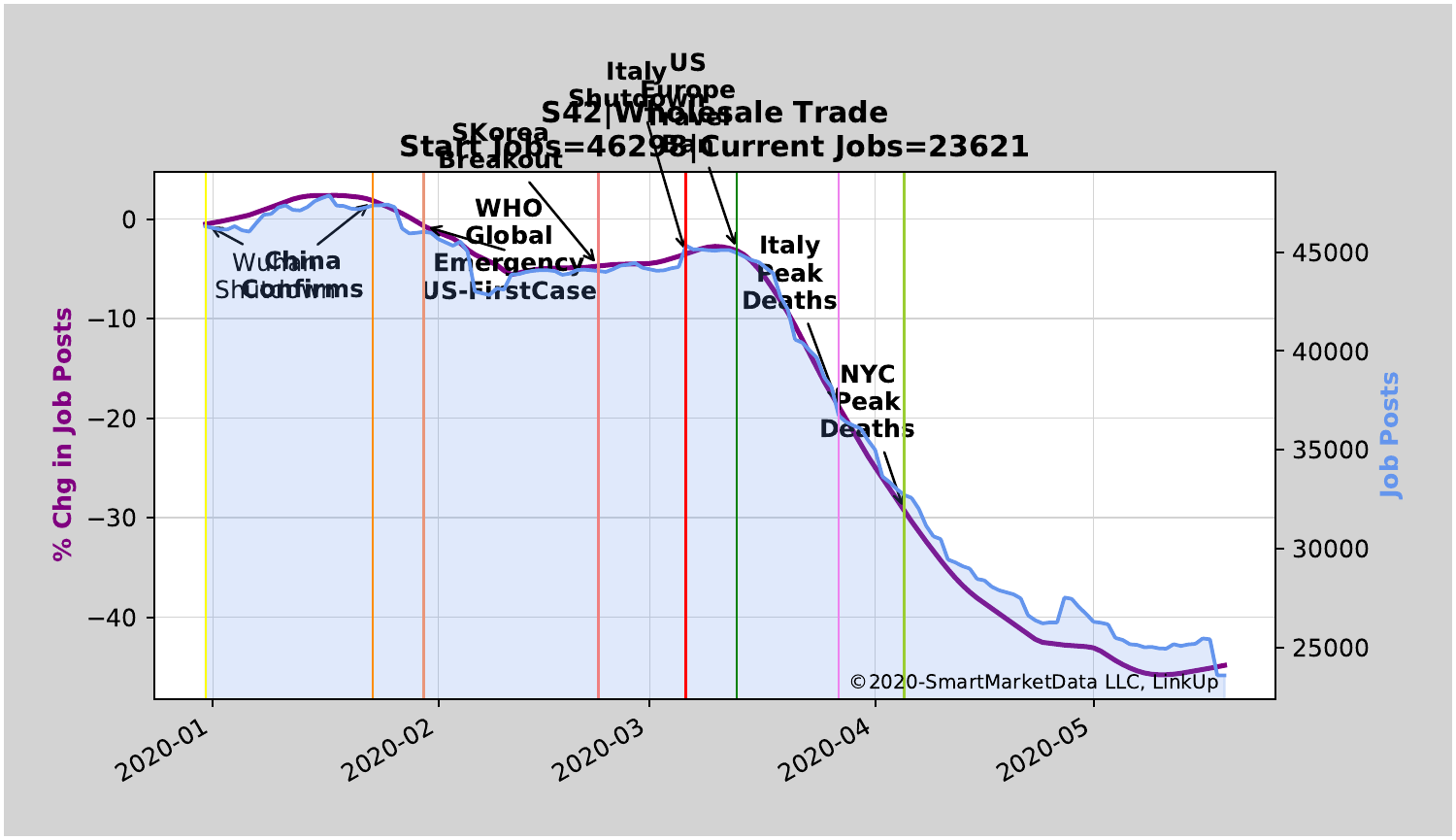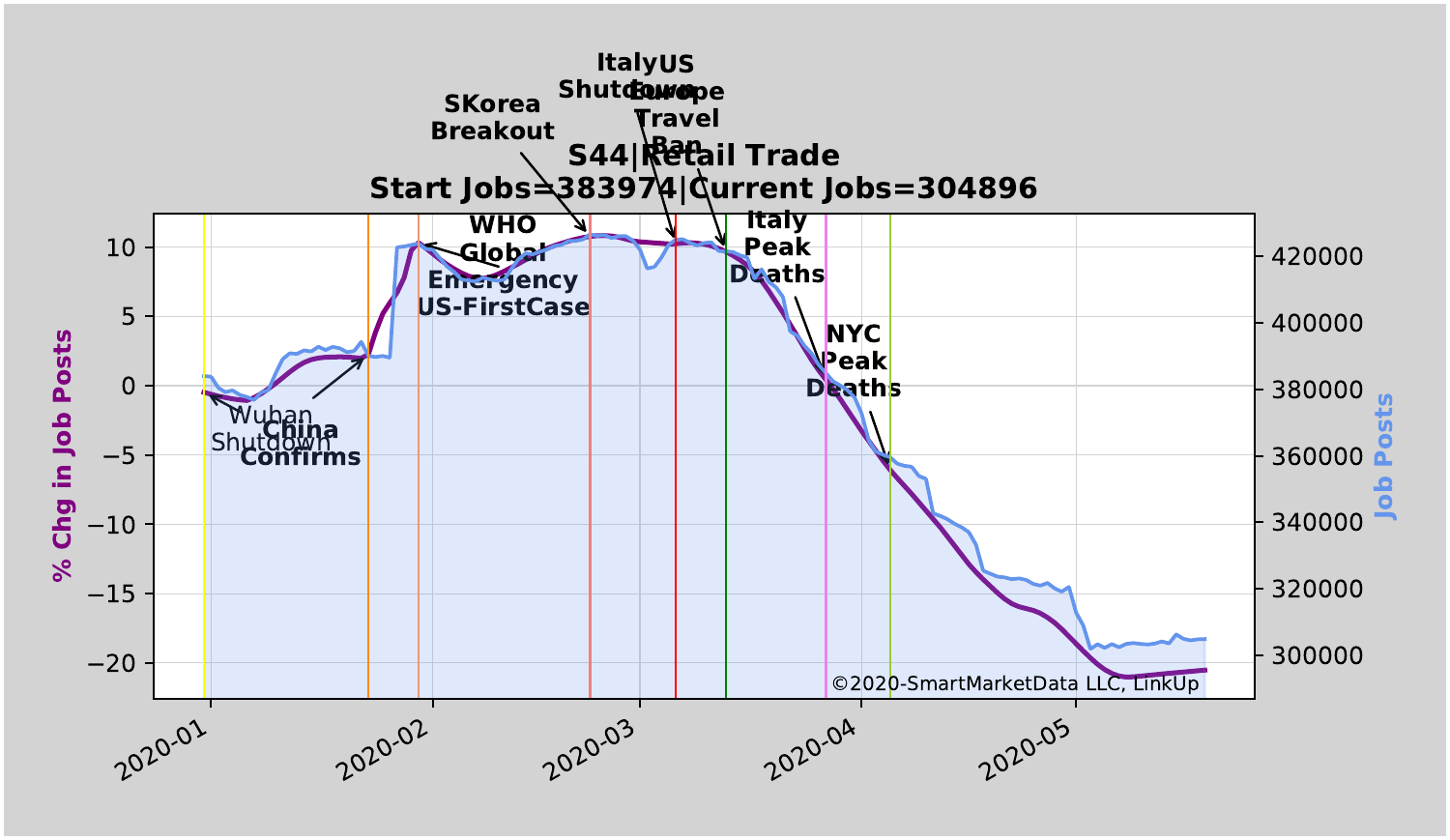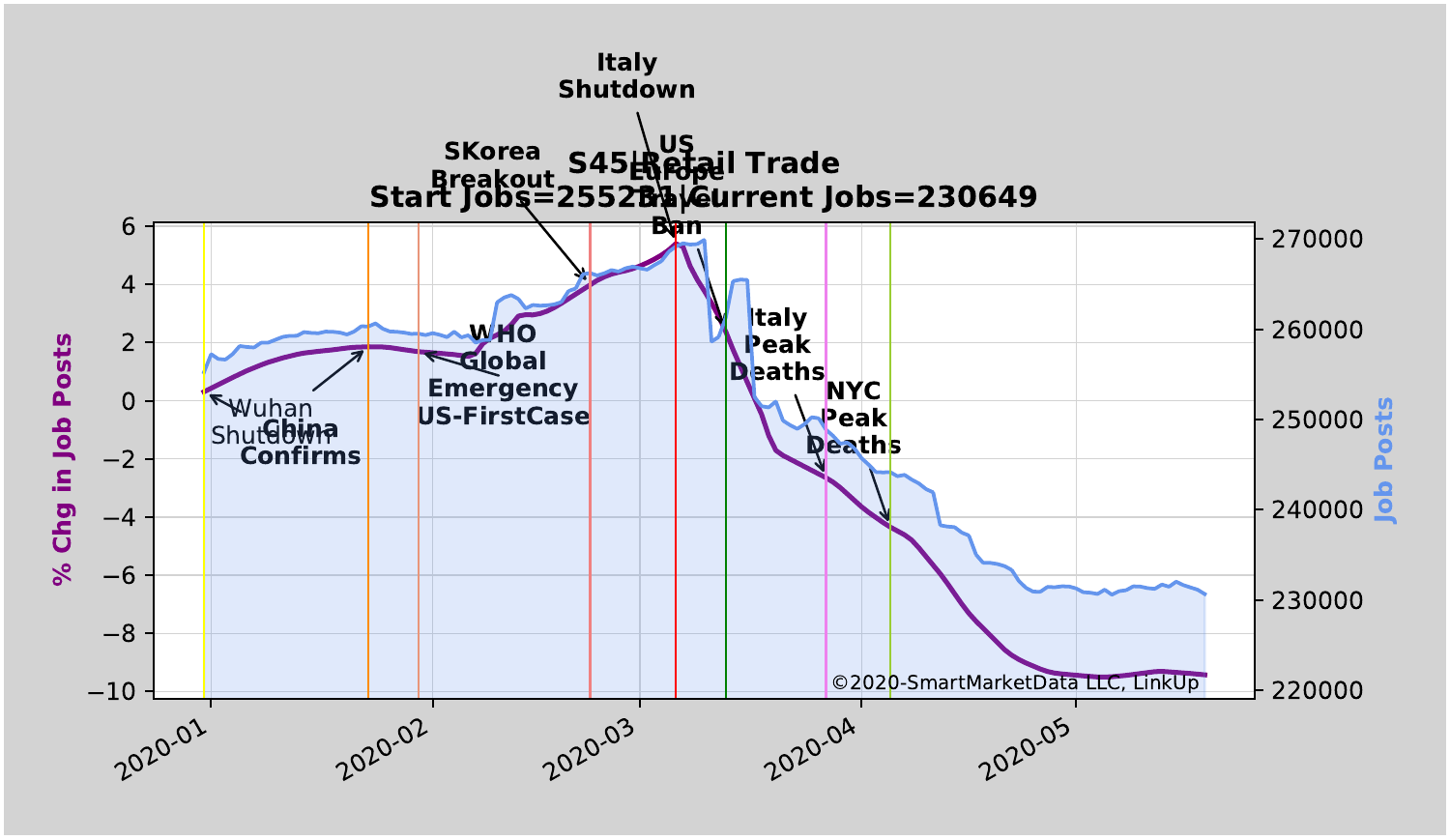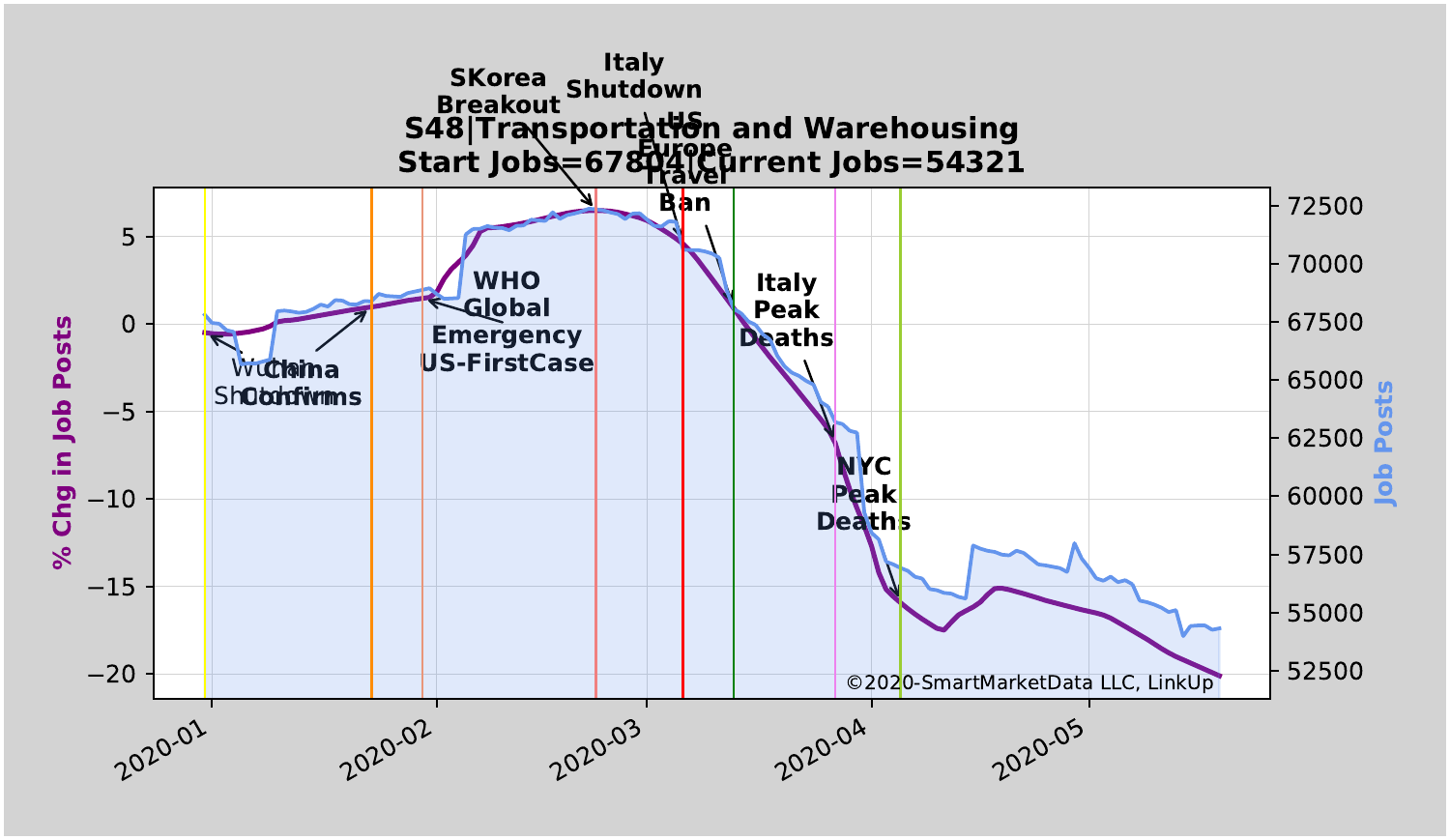## **S49|Transportation and Warehousing Start Jobs=22887|Current Jobs=8941**

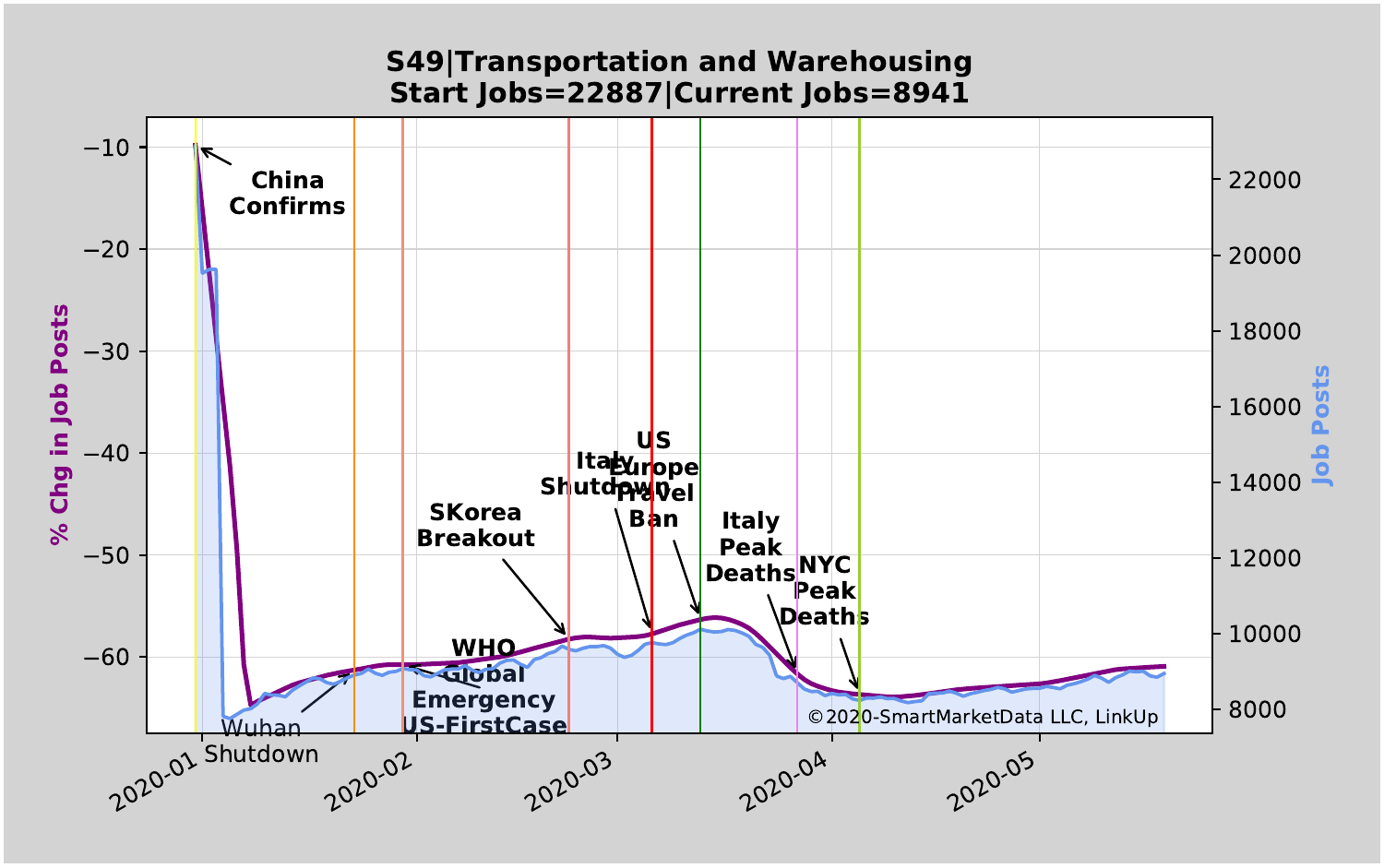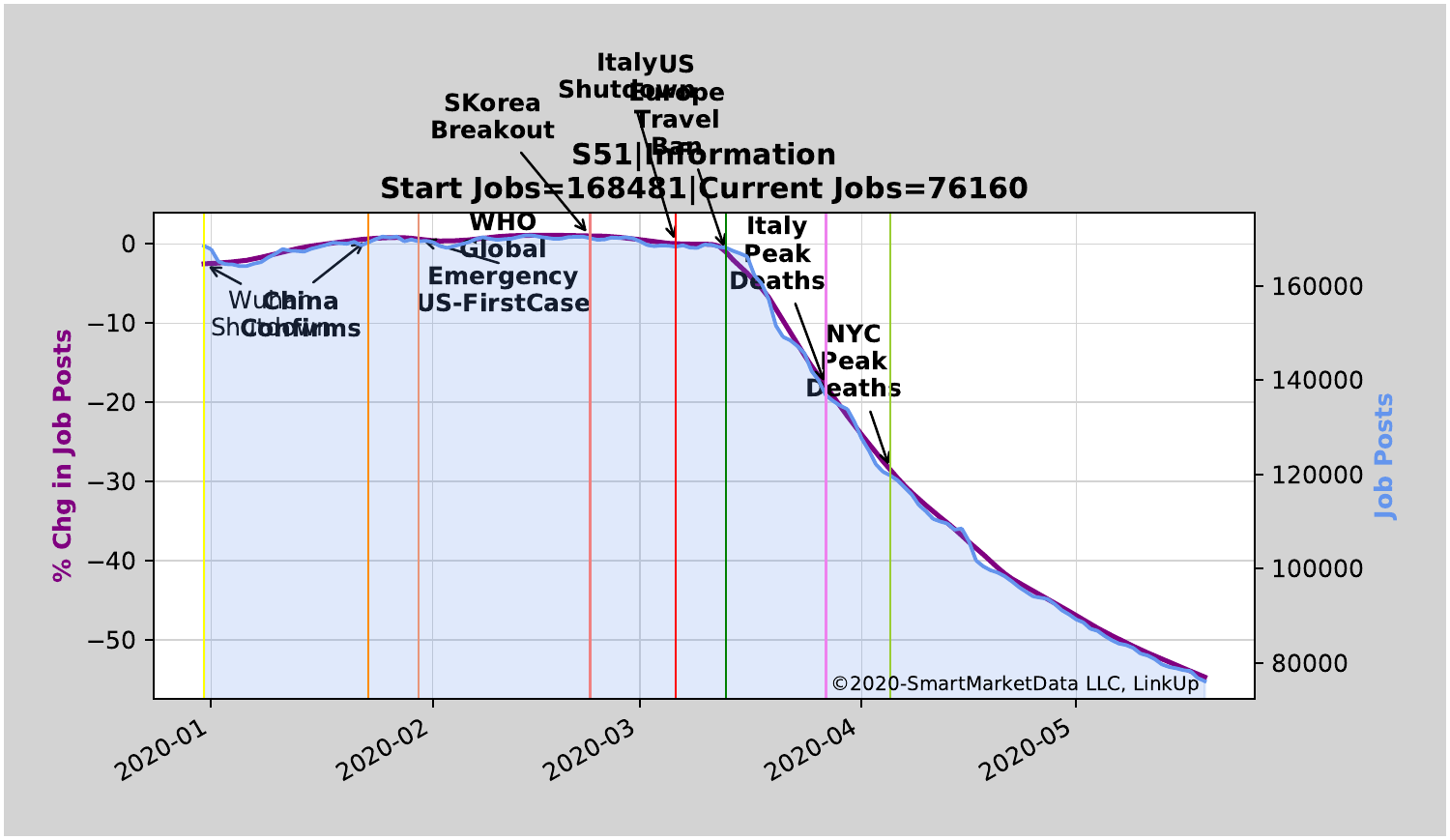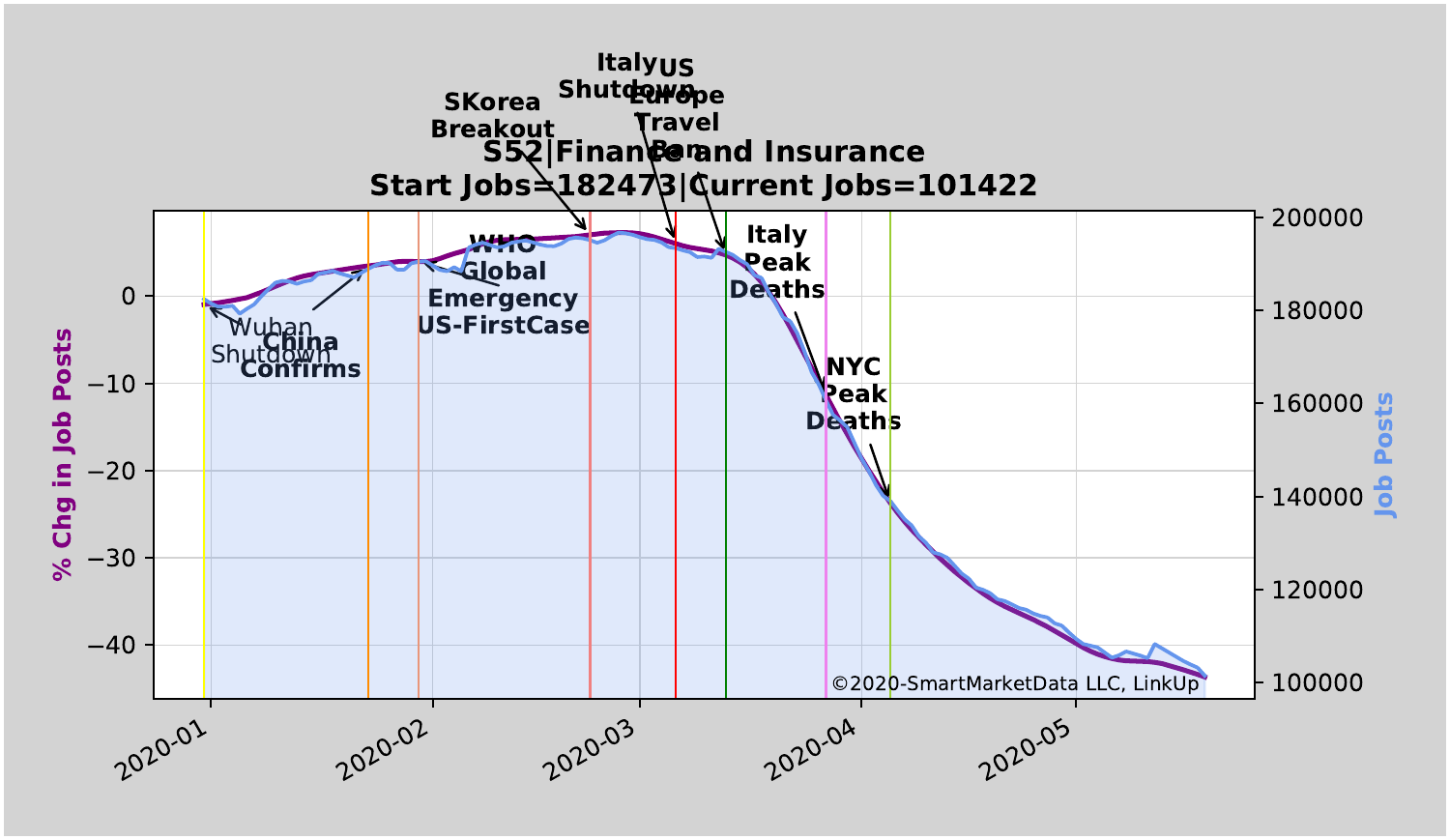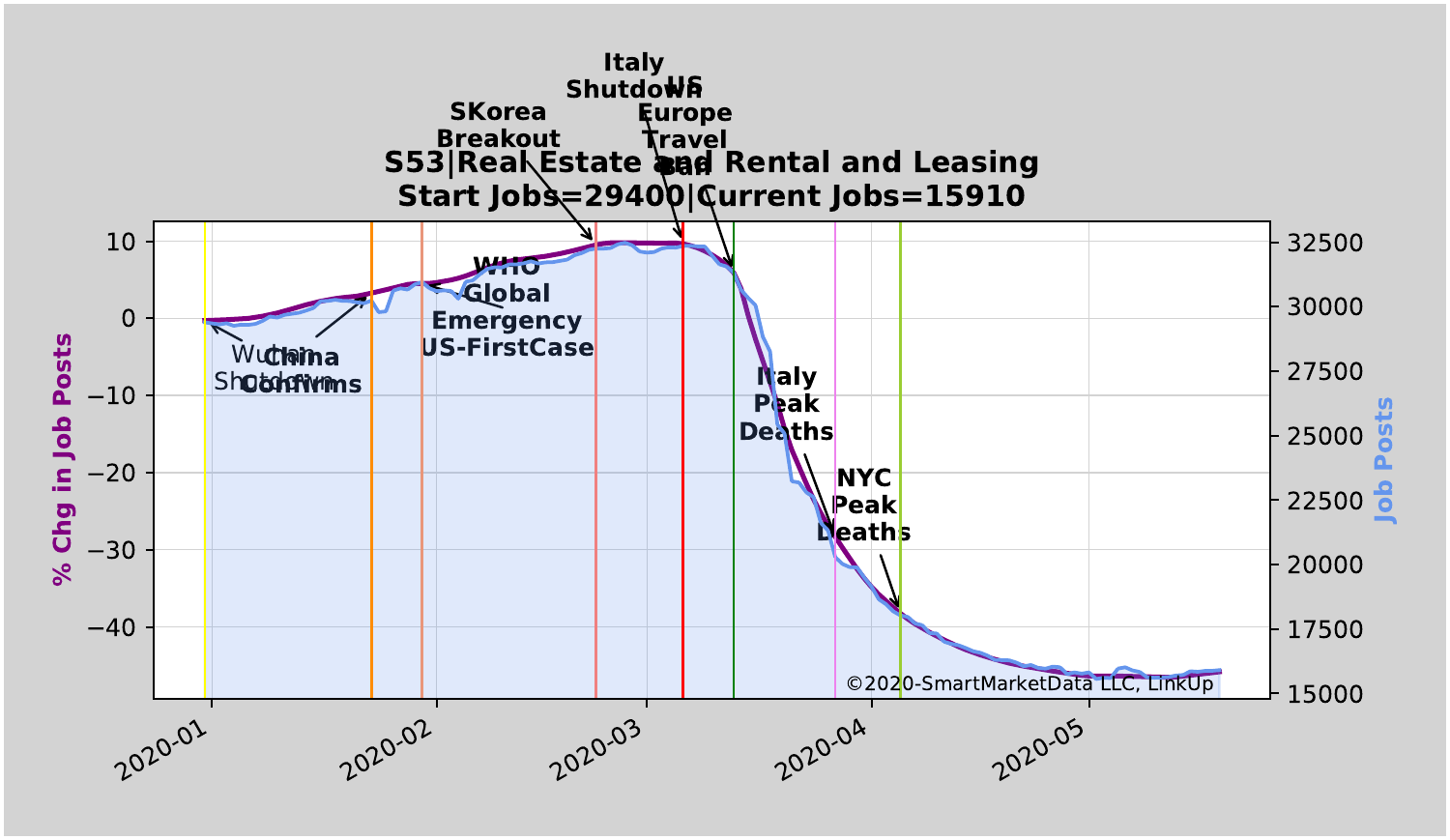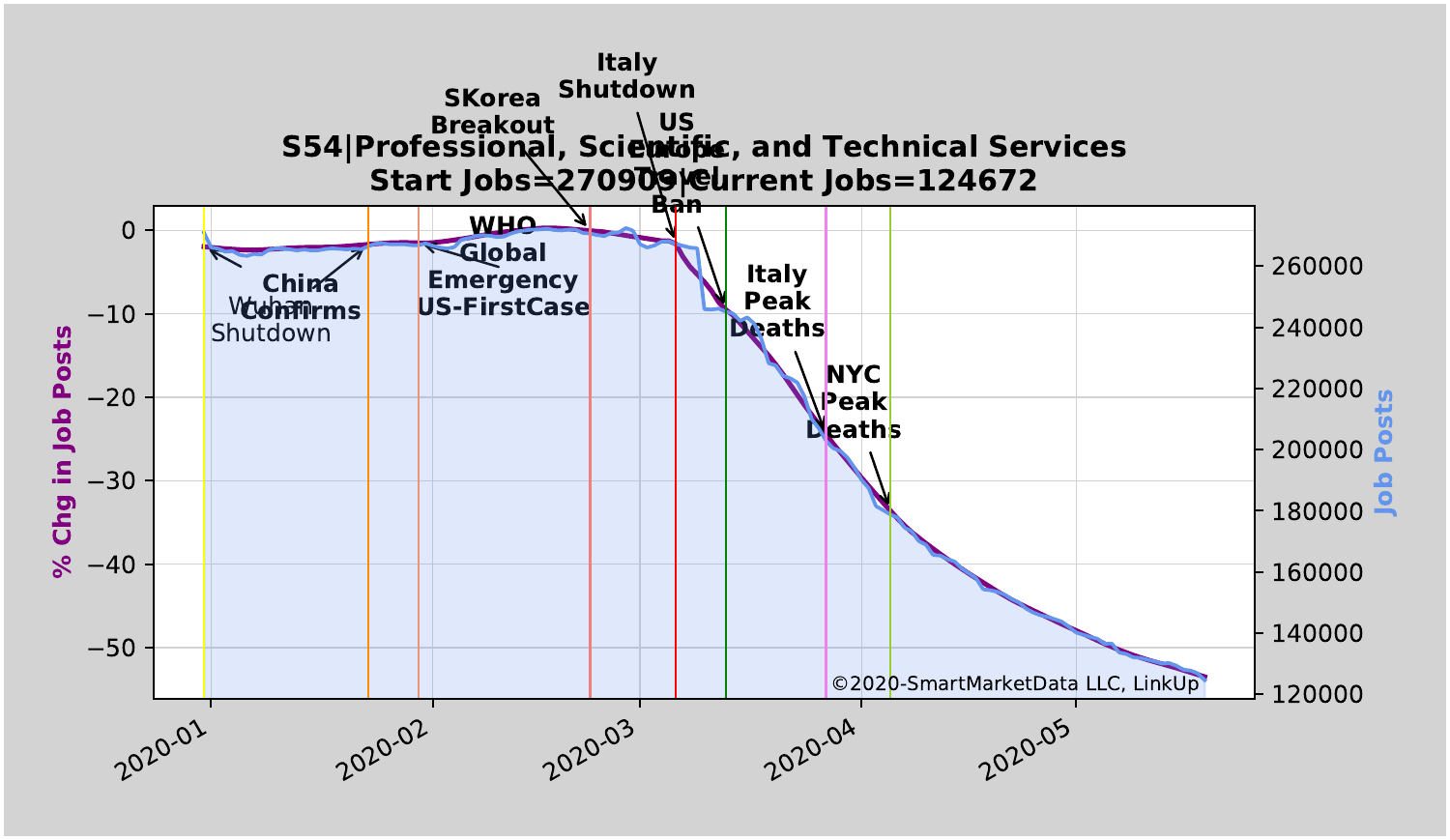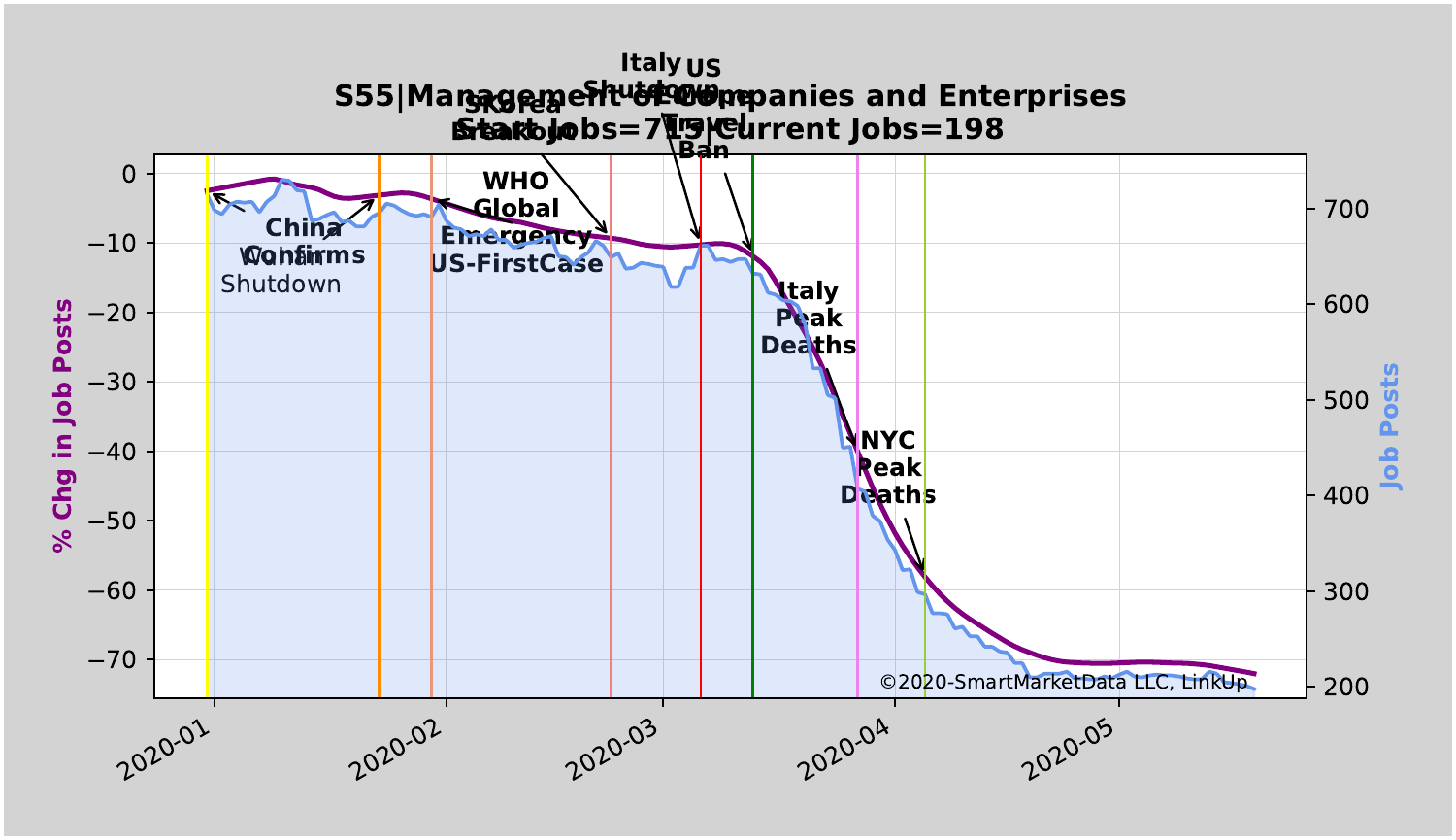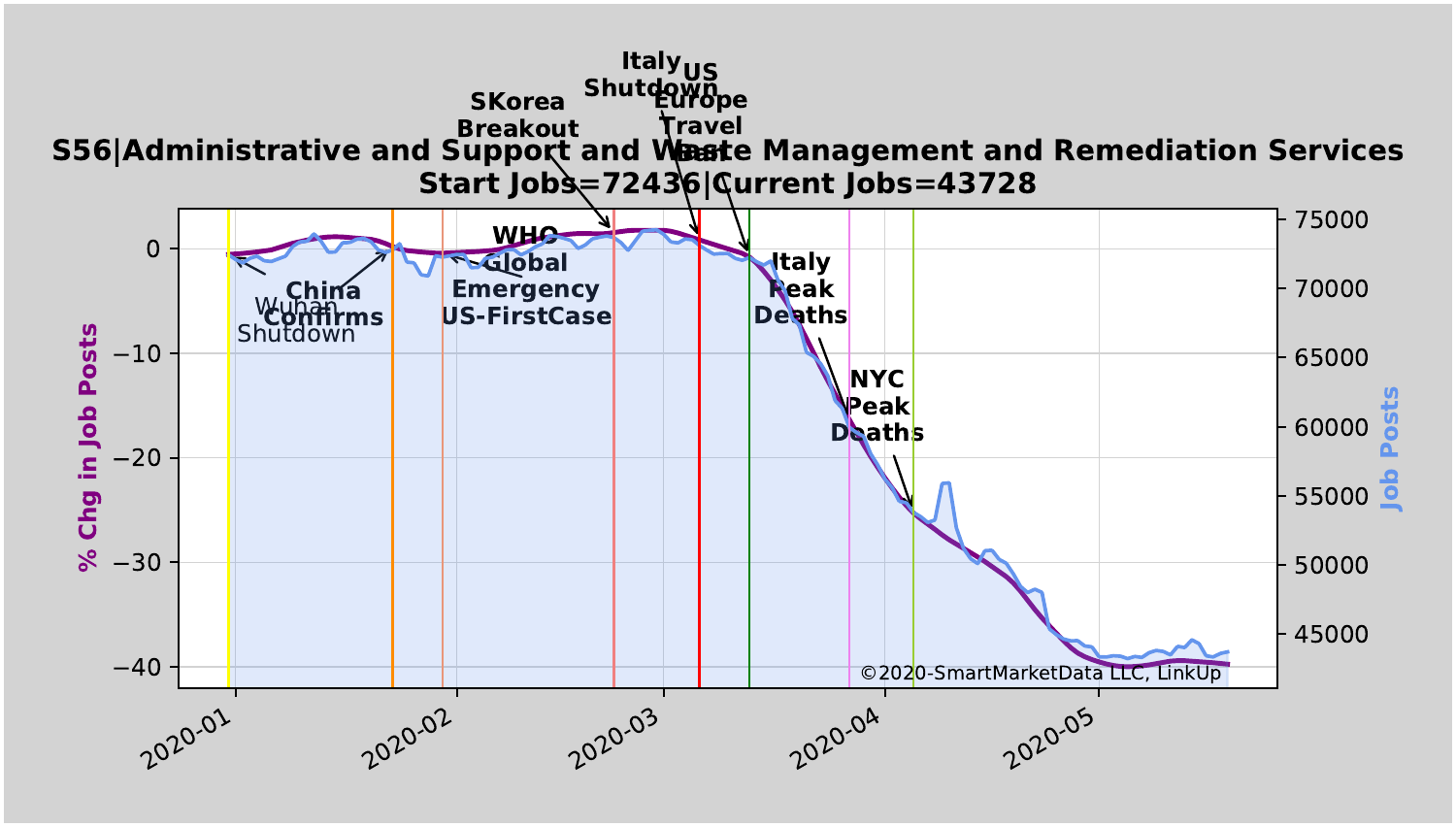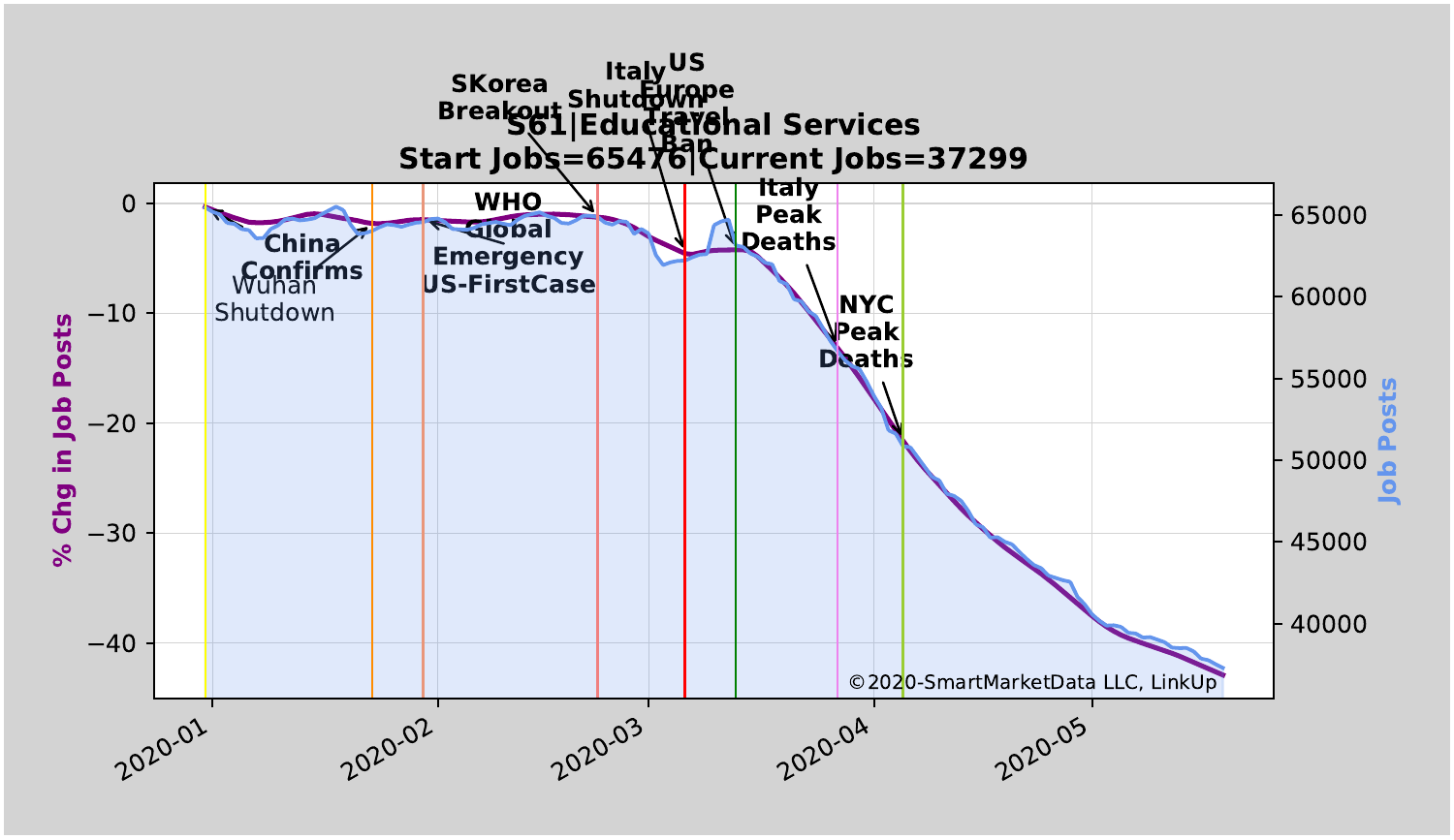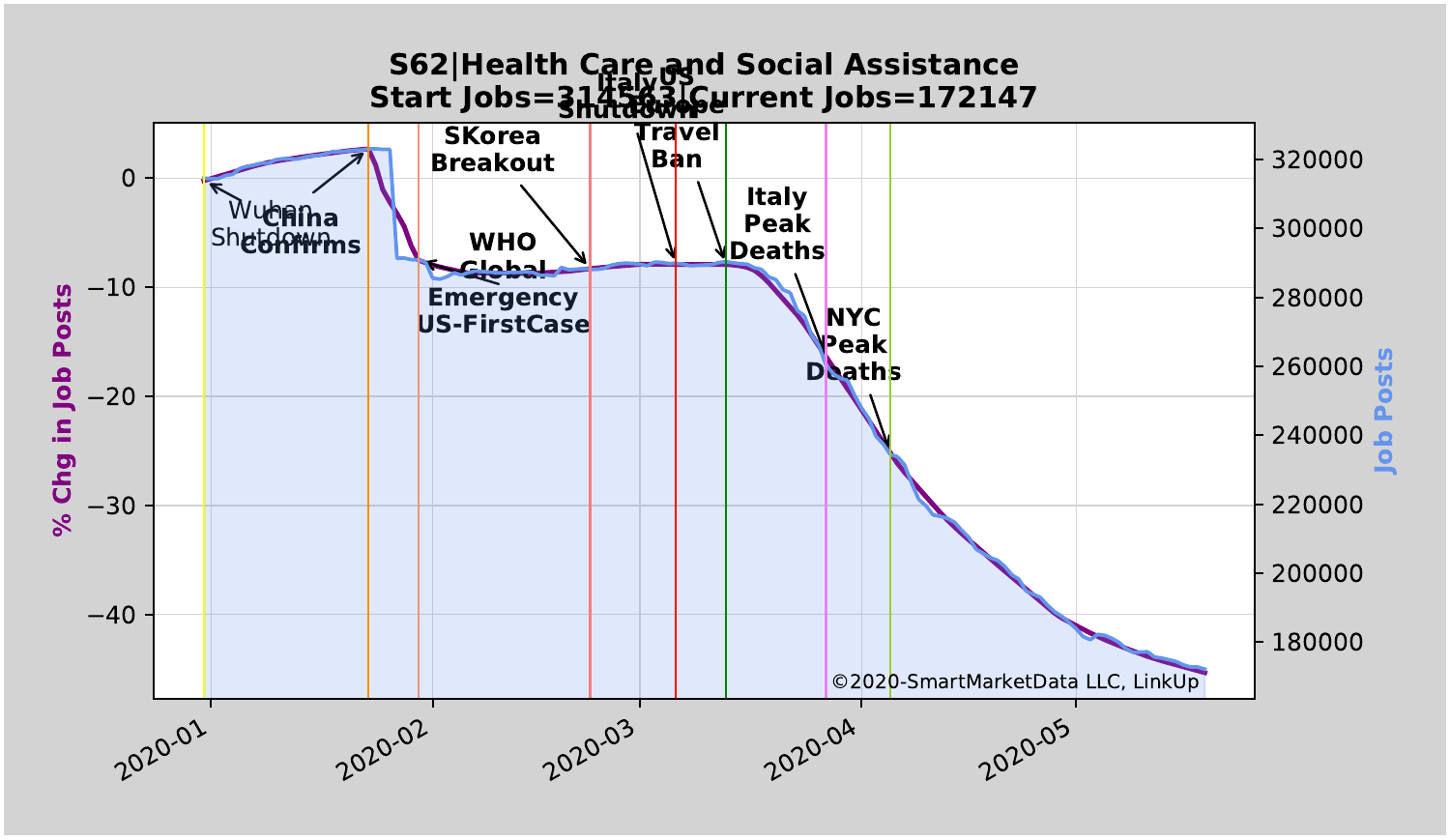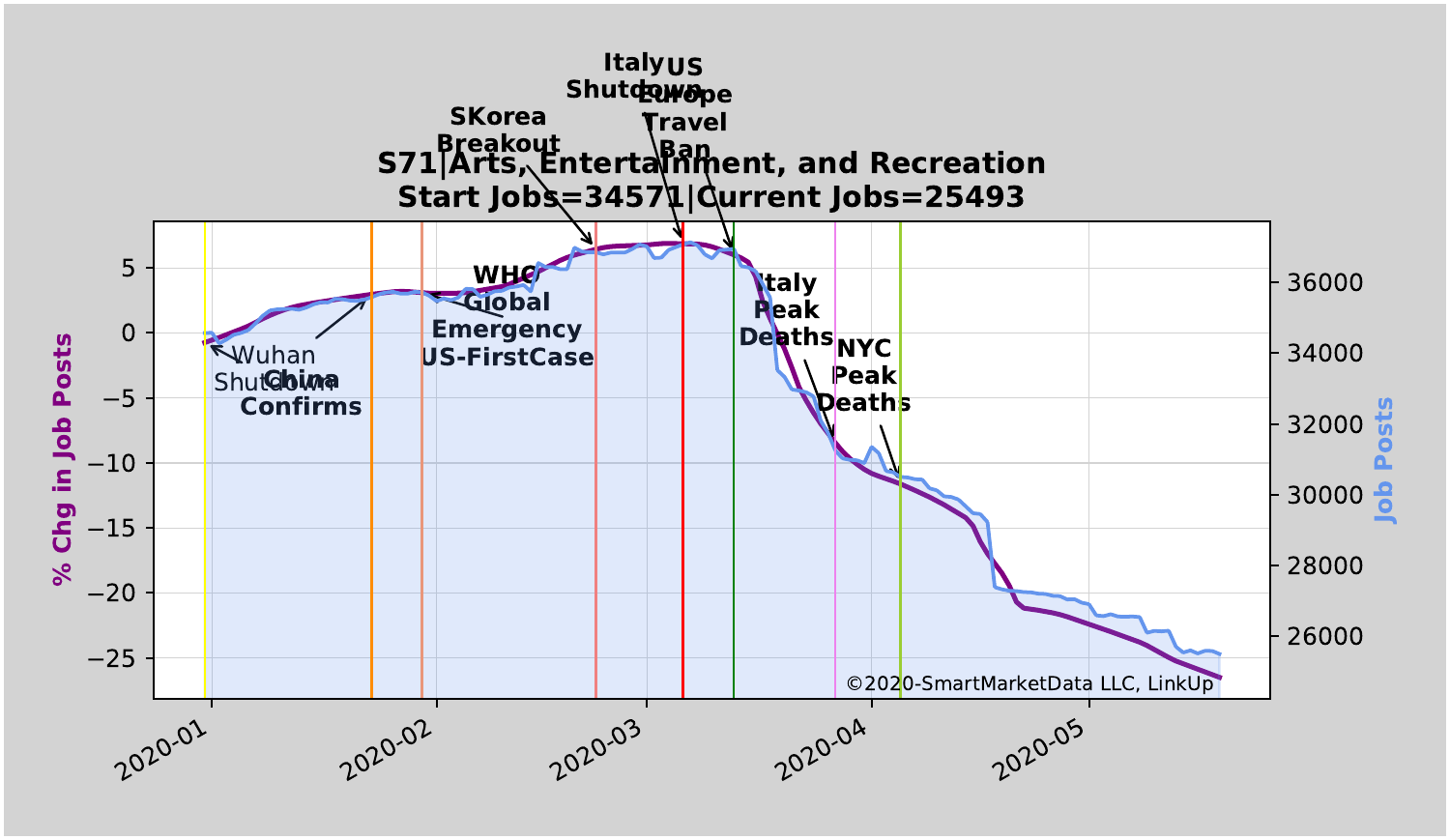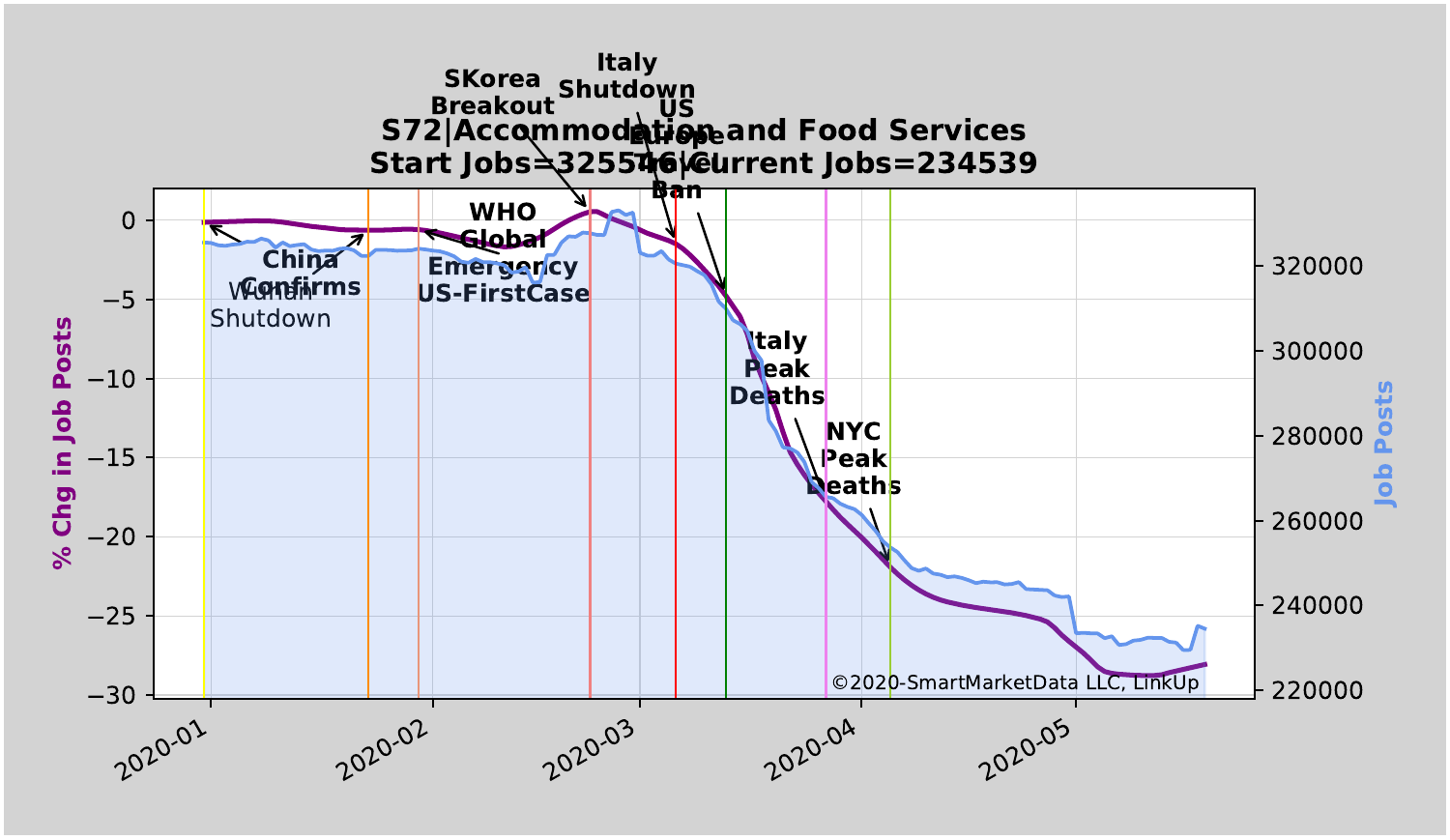